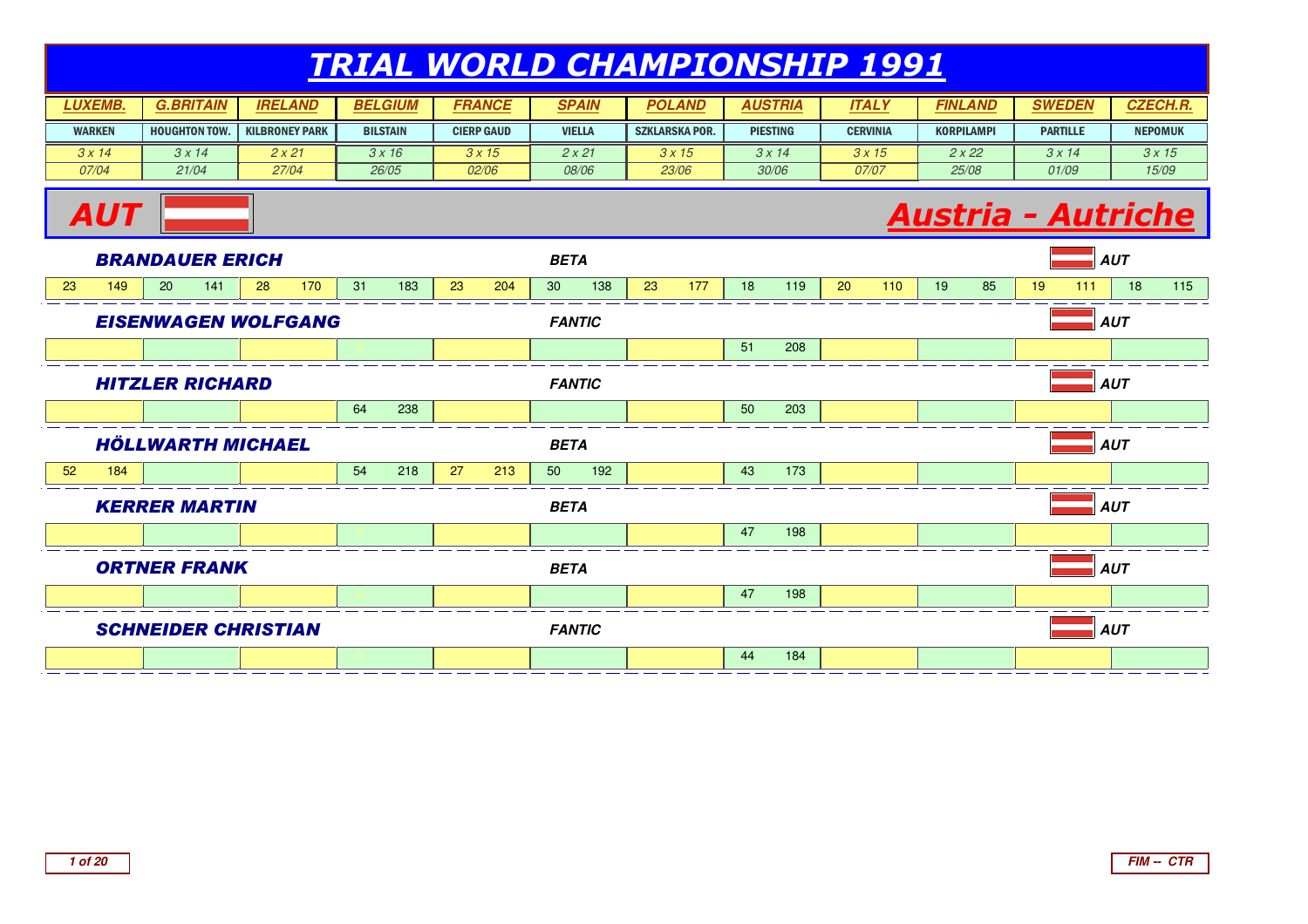| <b>UXEMB.</b> | <b>G.BRITAIN</b>     | <b>IRELAND</b>        | <b>BELGIUM</b>  | <b>FRANCE</b>     | <b>SPAIN</b>  | <b>POLAND</b>         | <b>AUSTRIA</b>  | <b>ITALY</b>    | <i><b>FINLAND</b></i> | <b>SWEDEN</b>   | <b>CZECH.R.</b> |
|---------------|----------------------|-----------------------|-----------------|-------------------|---------------|-----------------------|-----------------|-----------------|-----------------------|-----------------|-----------------|
| <b>WARKEN</b> | <b>HOUGHTON TOW.</b> | <b>KILBRONEY PARK</b> | <b>BILSTAIN</b> | <b>CIERP GAUD</b> | <b>VIELLA</b> | <b>SZKLARSKA POR.</b> | <b>PIESTING</b> | <b>CERVINIA</b> | KORPILAMPI            | <b>PARTILLE</b> | <b>NEPOMUK</b>  |
| 3 x 14.       | 3 x 14               | 2x21                  | 3 x 16          | 3x15              | 2 x 21        | 3 x 15                | 3 x 14          | 3 x 15          | 2 x 22                | 3 x 14          | 3x15            |
| 07/04         | 21/04                | 27/04                 | 26/05           | 02/06             | 08/06         | 23/06                 | 30/06           | 07/07           | 25/08                 | 01/09           | 15/09           |

### Belgium - Belgique



**BEL**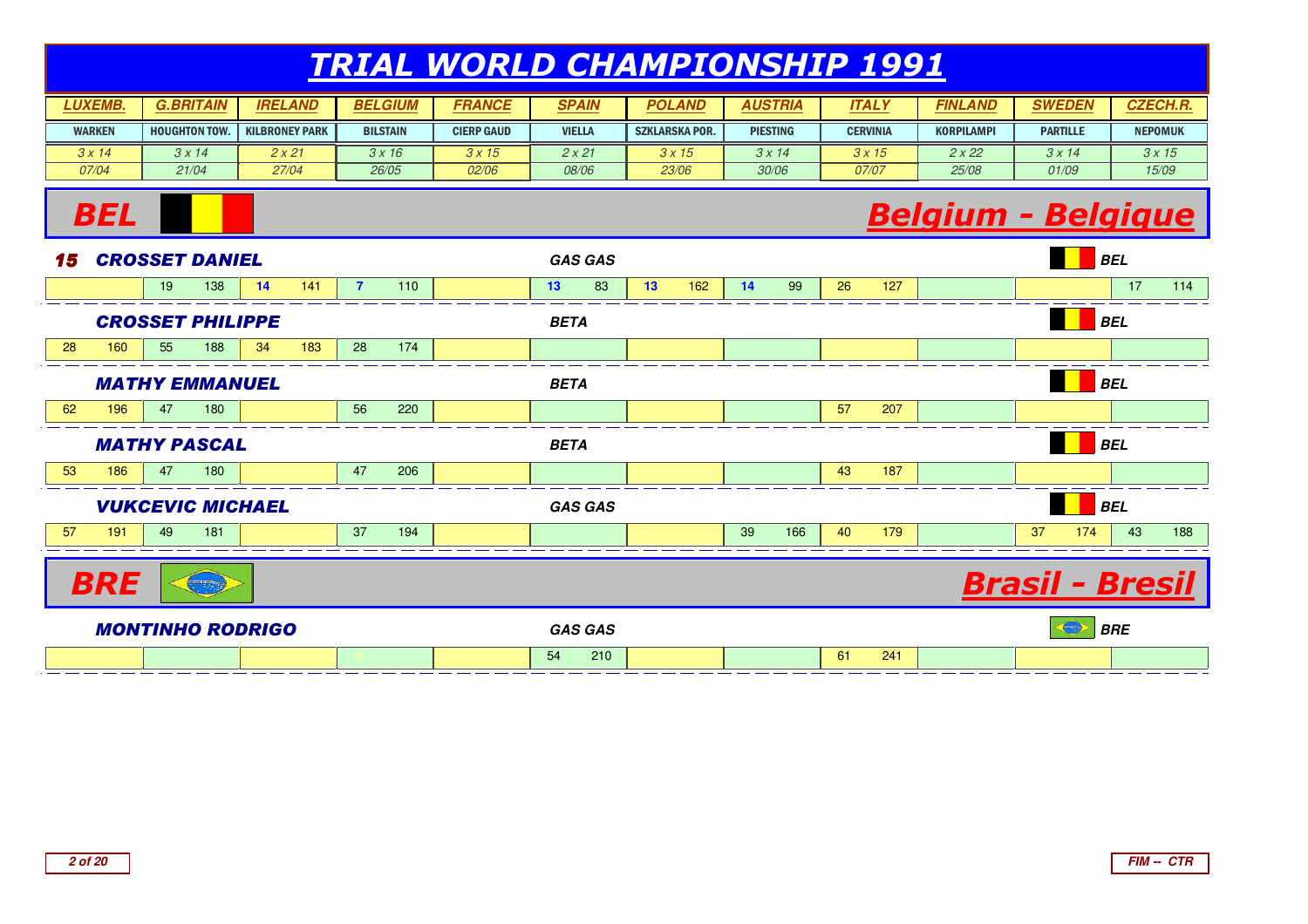| <b>.UXEMB.</b> | <b>G.BRITAIN</b>     | <b>IRELAND</b>        | <b>BELGIUM</b>  | FRANCE            | <b>SPAIN</b>  | <b>POLAND</b>         | AUSTRIA         | <b>ITALY</b>    | <i><b>FINLAND</b></i> | SWEDEN          | <b>CZECH.R.</b> |
|----------------|----------------------|-----------------------|-----------------|-------------------|---------------|-----------------------|-----------------|-----------------|-----------------------|-----------------|-----------------|
| <b>WARKEN</b>  | <b>HOUGHTON TOW.</b> | <b>KILBRONEY PARK</b> | <b>BILSTAIN</b> | <b>CIERP GAUD</b> | <b>VIELLA</b> | <b>SZKLARSKA POR.</b> | <b>PIESTING</b> | <b>CERVINIA</b> | <b>KORPILAMPI</b>     | <b>PARTILLE</b> | <b>NEPOMUK</b>  |
| 3 x 14         | $3 \times 14$        | 2x21                  | 3 x 16          | 3x15              | 2x21          | 3 x 15                | 3 x 14          | 3x15            | 2 x 22                | 3x14            | 3x15            |
| 07/04          | 21/04                | 27/04                 | 26/05           | 02/06             | 08/06         | 23/06                 | 30/06           | 07/07           | <i><b>25/08</b></i>   | 01/09           | 15/09           |

#### Czech.Rep. - Rep.Tcheque



**CZE**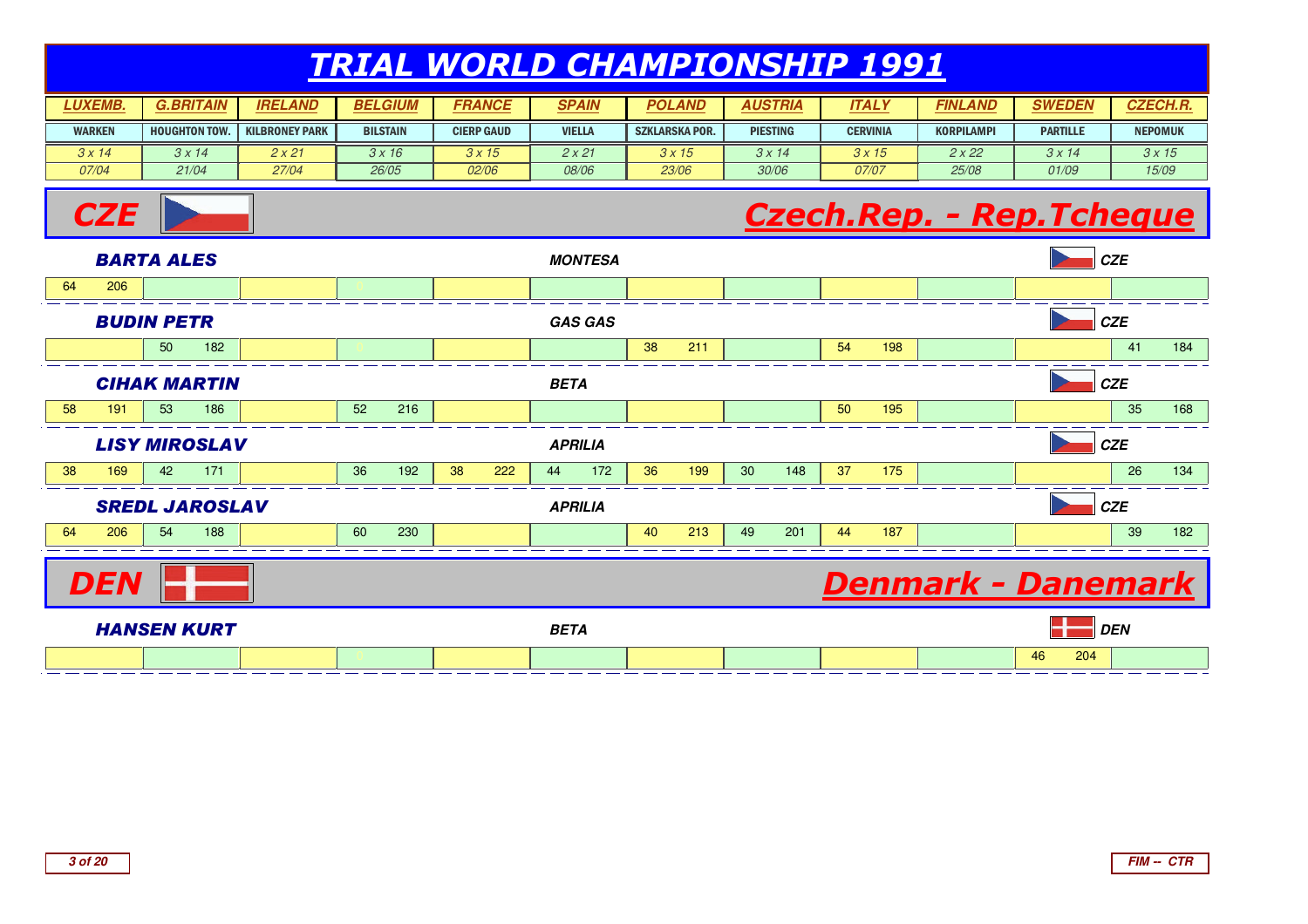| <b>.UXEMB.</b> | <b>G.BRITAIN</b>     | <b>AND</b><br>IREL    | <b>BELGIUM</b>  | <b>FRANCE</b>     | <b>SPAIN</b>  | <b>POLAND</b>         | <b>AUSTRIA</b>  | <b>ITALY</b>    | FINLAND             | SWEDEN          | <b>CZECH.R.</b> |
|----------------|----------------------|-----------------------|-----------------|-------------------|---------------|-----------------------|-----------------|-----------------|---------------------|-----------------|-----------------|
| <b>WARKEN</b>  | <b>HOUGHTON TOW.</b> | <b>KILBRONEY PARK</b> | <b>BILSTAIN</b> | <b>CIERP GAUD</b> | <b>VIELLA</b> | <b>SZKLARSKA POR.</b> | <b>PIESTING</b> | <b>CERVINIA</b> | <b>KORPILAMPI</b>   | <b>PARTILLE</b> | <b>NEPOMUK</b>  |
| 3 x 14         | 3x14                 | 2x21                  | 3 x 16          | 3x15              | 2x21          | 3 x 15                | 3 x 14          | 3 x 15          | 2x22                | 3x14            | 3x15            |
| <i>07/04</i>   | 21/04                | 27/04                 | 26/05           | 02/06             | 08/06         | 23/06                 | 30/06           | 07/07           | <i><b>25/08</b></i> | 01/09           | 15/09           |



**FIN**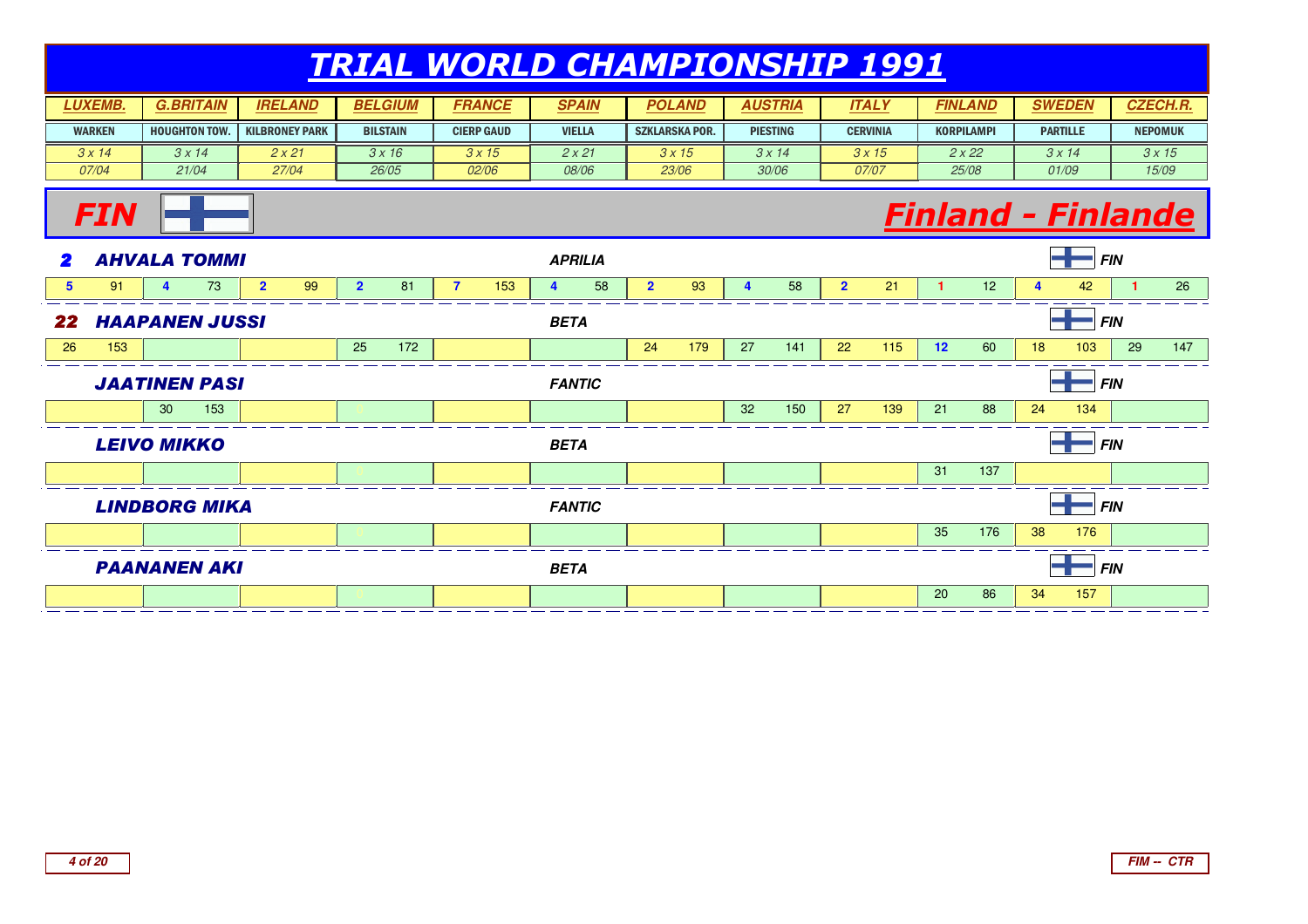| <b>LUXEMB.</b> | <b>G.BRITAIN</b>     | <b>IRELAND</b>        | <b>BELGIUM</b>  | <b>FRANCE</b>     | SPAIN         | <b>POLAND</b>         | <i><b>AUSTRIA</b></i> | <b>ITALY</b>    | FINLAND           | <b>SWEDEN</b>   | <b>CZECH.R.</b> |
|----------------|----------------------|-----------------------|-----------------|-------------------|---------------|-----------------------|-----------------------|-----------------|-------------------|-----------------|-----------------|
| <b>WARKEN</b>  | <b>HOUGHTON TOW.</b> | <b>KILBRONEY PARK</b> | <b>BILSTAIN</b> | <b>CIERP GAUD</b> | <b>VIELLA</b> | <b>SZKLARSKA POR.</b> | <b>PIESTING</b>       | <b>CERVINIA</b> | <b>KORPILAMPI</b> | <b>PARTILLE</b> | <b>NEPOMUK</b>  |
| 3 x 14         | $3 \times 14$        | 2 x 21                | 3 x 16          | 3x15              | 2x21          | 3 x 15                | 3x14                  | 3 x 15          | 2 x 22            | 3x14            | 3x15            |
| 07/04          | 21/04                | 27/04                 | 26/05           | 02/06             | <i>08/06</i>  | 23/06                 | 30/06                 | 07/07           | 25/08             | 01/09           | 15/09           |

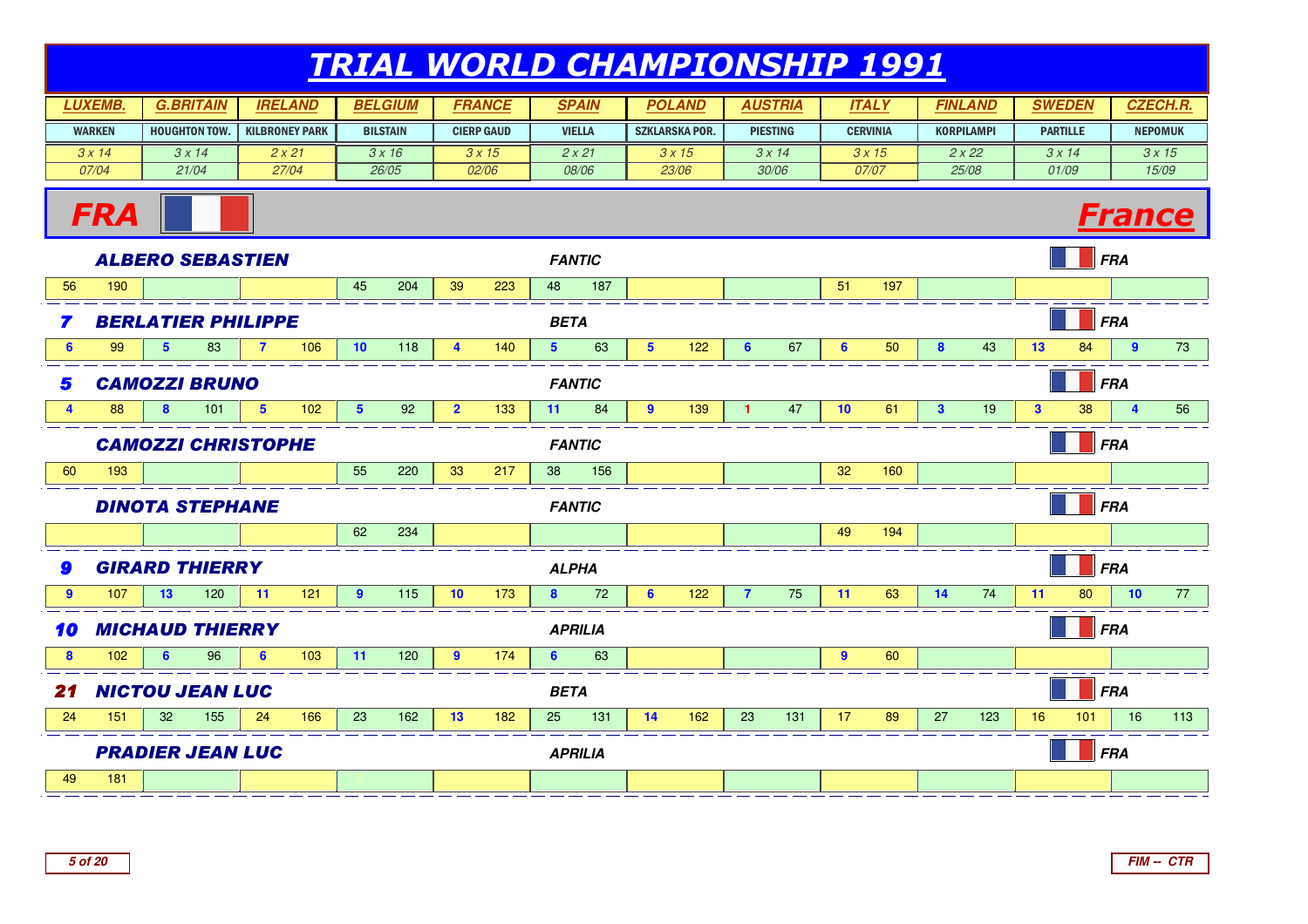|               |                               |                       |                 |                   |                | TRIAL WORLD CHAMPIONSHIP 1991 |                 |                 |                   |                 |                 |
|---------------|-------------------------------|-----------------------|-----------------|-------------------|----------------|-------------------------------|-----------------|-----------------|-------------------|-----------------|-----------------|
| LUXEMB.       | <b>G.BRITAIN</b>              | <b>IRELAND</b>        | <b>BELGIUM</b>  | <b>FRANCE</b>     | <b>SPAIN</b>   | <b>POLAND</b>                 | <b>AUSTRIA</b>  | <b>ITALY</b>    | <b>FINLAND</b>    | <b>SWEDEN</b>   | <b>CZECH.R.</b> |
| <b>WARKEN</b> | <b>HOUGHTON TOW.</b>          | <b>KILBRONEY PARK</b> | <b>BILSTAIN</b> | <b>CIERP GAUD</b> | <b>VIELLA</b>  | <b>SZKLARSKA POR.</b>         | <b>PIESTING</b> | <b>CERVINIA</b> | <b>KORPILAMPI</b> | <b>PARTILLE</b> | <b>NEPOMUK</b>  |
| 3x14          | 3x14                          | $2 \times 21$         | 3x16            | 3x15              | 2x21           | 3x15                          | 3x14            | $3 \times 15$   | 2x22              | 3x14            | 3x15            |
| 07/04         | 21/04                         | 27/04                 | 26/05           | 02/06             | 08/06          | 23/06                         | 30/06           | 07/07           | 25/08             | 01/09           | 15/09           |
|               | <i><b>VAUDEY PHILIPPE</b></i> |                       |                 |                   | <b>GAS GAS</b> |                               |                 |                 |                   |                 | <b>FRA</b>      |
|               |                               |                       |                 | 27<br>213         |                |                               |                 |                 |                   |                 |                 |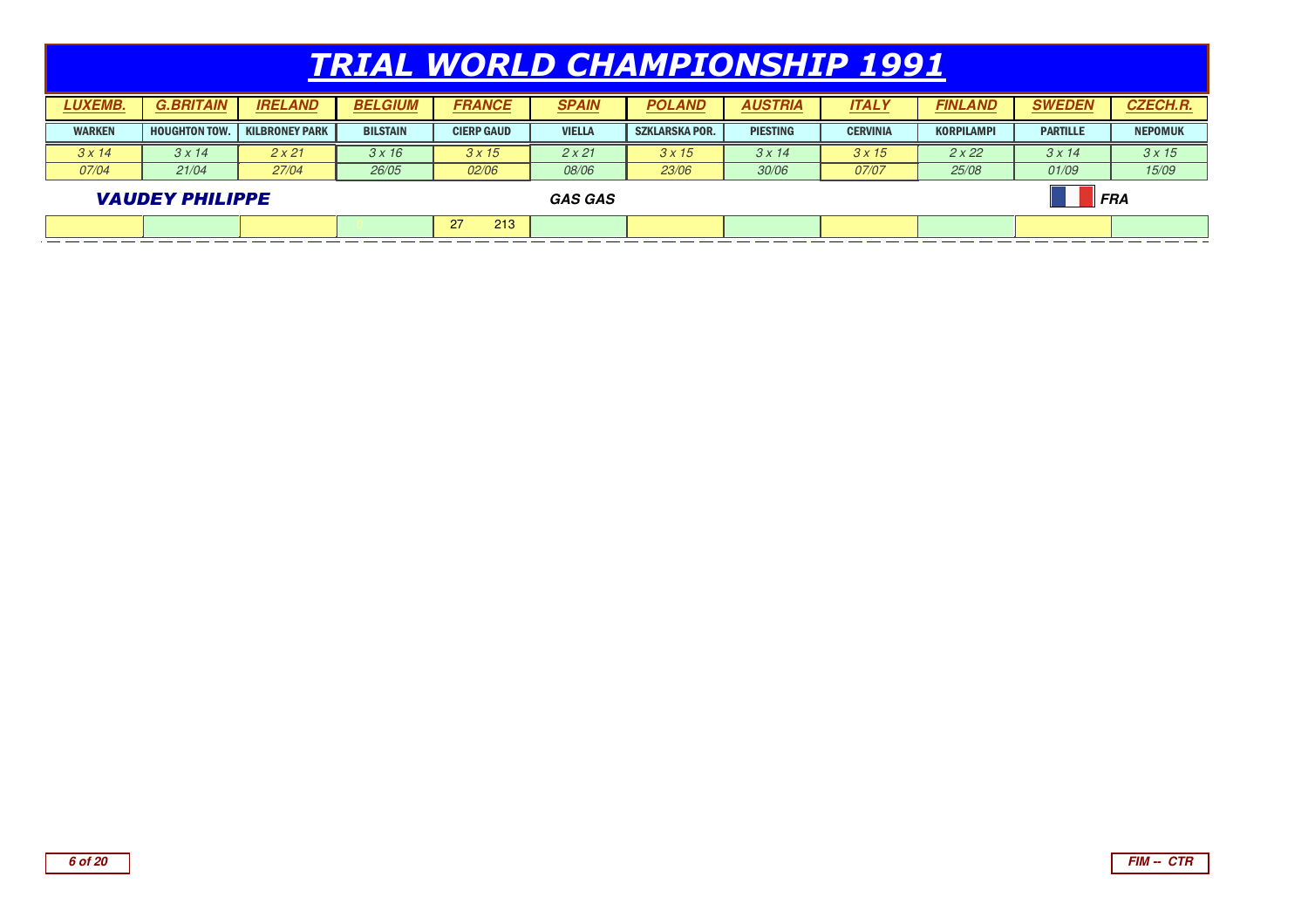| <b>.UXEMB.</b> | <b>G.BRITAIN</b>     | <b>IRELAND</b>        | <b>BELGIUM</b>  | <b>FRANCE</b>     | <b>SPAIN</b>  | <b>POLAND</b>  | <i><b>AUSTRIA</b></i> | <b>ITALY</b>    | FINLAND           | SWEDEN          | <b>CZECH.R.</b> |
|----------------|----------------------|-----------------------|-----------------|-------------------|---------------|----------------|-----------------------|-----------------|-------------------|-----------------|-----------------|
| <b>WARKEN</b>  | <b>HOUGHTON TOW.</b> | <b>KILBRONEY PARK</b> | <b>BILSTAIN</b> | <b>CIERP GAUD</b> | <b>VIELLA</b> | SZKLARSKA POR. | <b>PIESTING</b>       | <b>CERVINIA</b> | <b>KORPILAMPI</b> | <b>PARTILLE</b> | <b>NEPOMUK</b>  |
| 3 x 14/        | $3 \times 14$        | 2x21                  | 3 x 16          | 3x15              | 2x21          | 3 x 15         | 3 x 14                | 3 x 15          | 2 x 22            | 3x14            | 3x15            |
| <i>07/04</i>   | 21/04                | 27/04                 | 26/05           | 02/06             | 08/06         | 23/06          | 30/06                 | 07/07           | <i>25/08</i>      | 01/09           | 15/09           |

# Germany - Allemagne



**GER**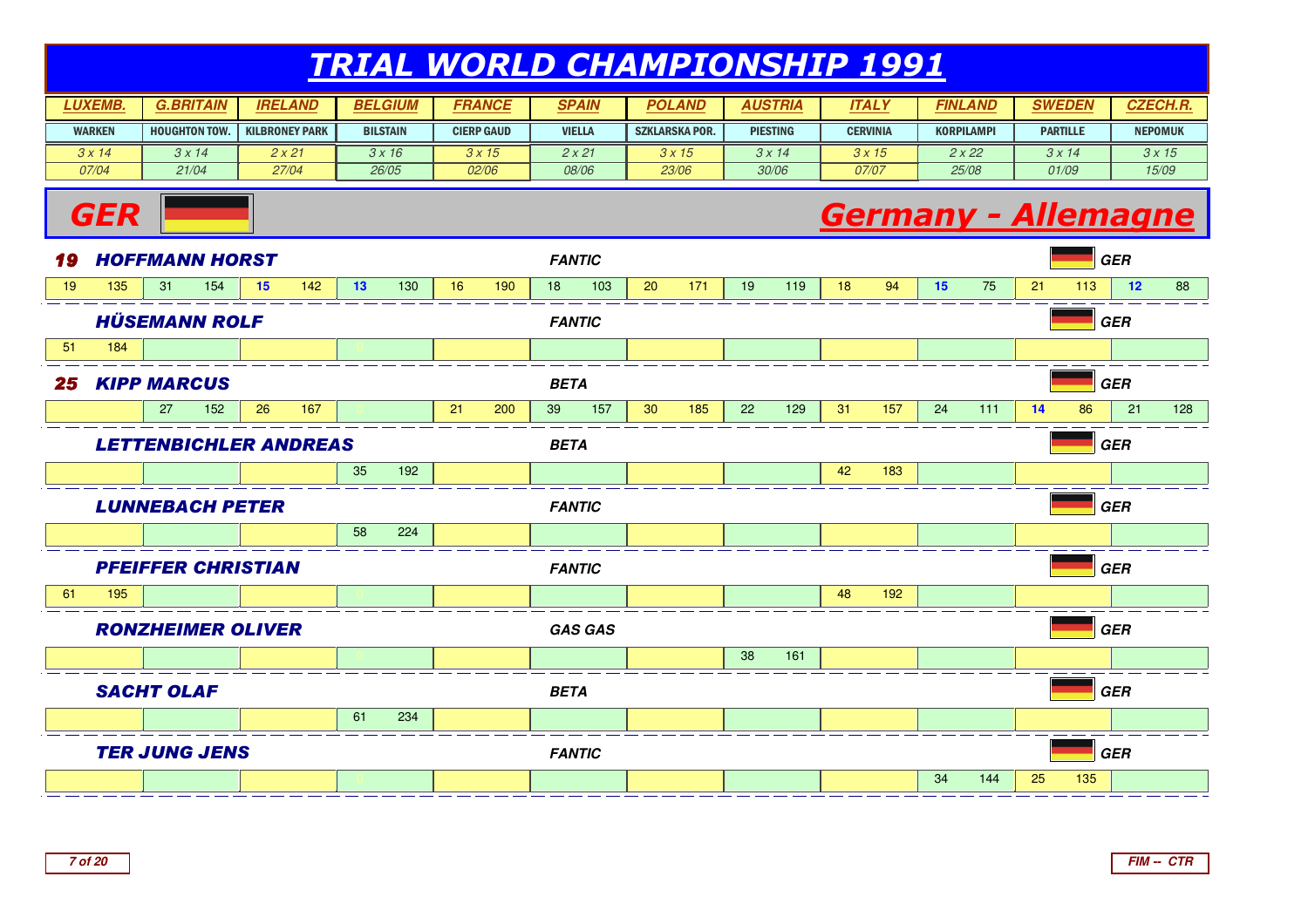| <i><b>LUXEMB.</b></i> | <b>G.BRITAIN</b>     | <b>IRELAND</b>        | <b>BELGIUM</b>  | FRANCE            | <b>SPAIN</b>  | <b>POLAND</b>         | AUSTRIA         | <b>ITALY</b>    | <b>FINLAND</b>      | SWEDEN          | <b>CZECH.R</b> |
|-----------------------|----------------------|-----------------------|-----------------|-------------------|---------------|-----------------------|-----------------|-----------------|---------------------|-----------------|----------------|
| <b>WARKEN</b>         | <b>HOUGHTON TOW.</b> | <b>KILBRONEY PARK</b> | <b>BILSTAIN</b> | <b>CIERP GAUD</b> | <b>VIELLA</b> | <b>SZKLARSKA POR.</b> | <b>PIESTING</b> | <b>CERVINIA</b> | <b>KORPILAMPI</b>   | <b>PARTILLE</b> | <b>NEPOMUK</b> |
| 3x14                  | $\frac{1}{2}$ x 14   | 2x21                  | 3x16            | 3x15              | 2 x 21        | 3 x 15                | 3 x 14          | 3 x 15          | 2 x 22              | 3 x 14          | 3x15           |
| 07/04                 | 21/04                | 27/04                 | 26/05           | 02/06             | 08/06         | 23/06                 | 30/06           | 07/07           | <i><b>25/08</b></i> | 01/09           | 15/09          |

# Great Britain - Grande Bretagne



**GBR**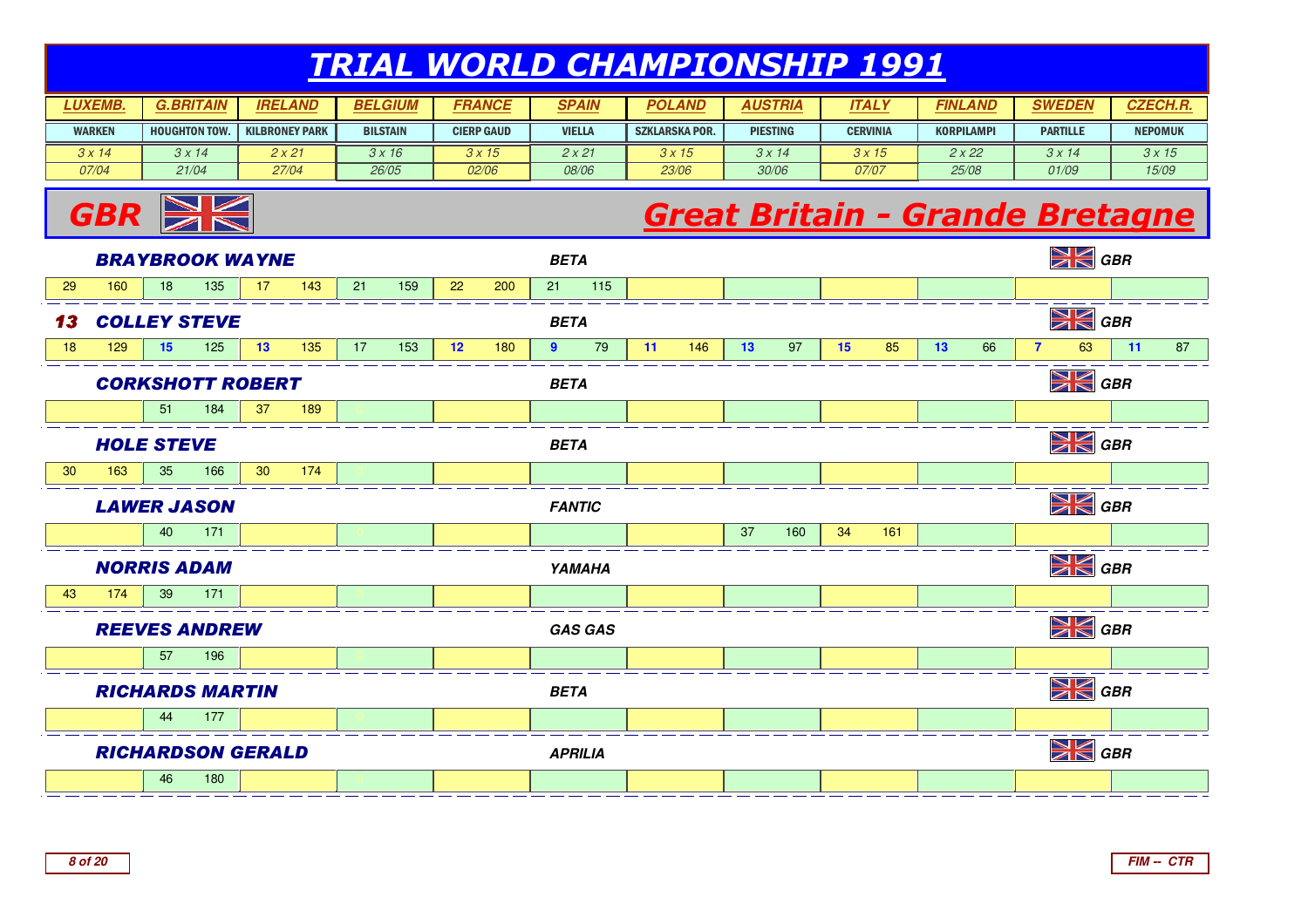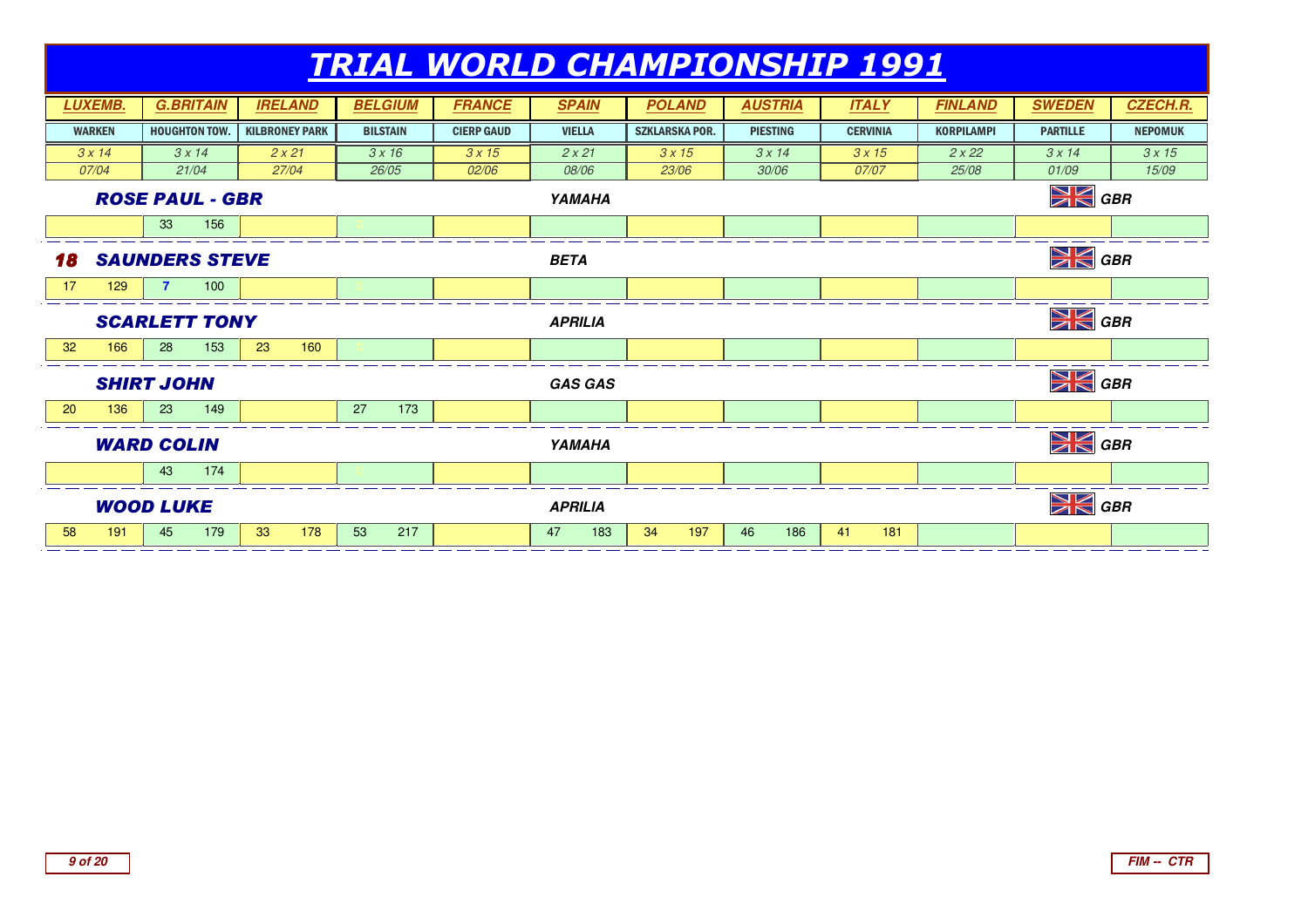#### TRIAL WORLD CHAMPIONSHIP 1991**LUXEMB. G.BRITAIN IRELAND BELGIUM FRANCE** WARKEN $3 \times 14$  07/04HOUGHTON TOW. KILBRONEY PARK BILSTAIN CIERP GAUD **SPAIN POLAND AUSTRIA ITALY FINLAND** VIELLASZKLARSKA POR. PIESTING CERVINIA KORPILAMPI  $3 \times 14$  21/04 $2 x 21$  27/04 $3 \times 16$  26/05 $3 \times 15$  02/06 $2 \times 21$  08/06 $3 \times 15$  23/06 $3 \times 14$  30/06 $3 \times 15$  07/07 $2 \times 22$  25/08**SWEDEN**PARTILLE $3 \times 14$  01/09**CZECH.R.**NEPOMUK $3 \times 15$  15/09IRL Ireland - IrlandeCALLAGHAN IAN **YAMAHA IRL** <sup>0</sup> <sup>39</sup> <sup>197</sup> <sup>0</sup> <sup>0</sup> <sup>0</sup> <sup>0</sup> <sup>0</sup> <sup>0</sup> <sup>0</sup> <sup>0</sup> <sup>0</sup> CRAWFORD HAROLD **YAMAHA IRL** <sup>0</sup> <sup>31</sup> <sup>174</sup> <sup>0</sup> <sup>0</sup> <sup>0</sup> <sup>0</sup> <sup>0</sup> <sup>0</sup> <sup>0</sup> <sup>0</sup> <sup>0</sup> 12 CRAWFORD ROBERT **MONTESA IRL** 16 <sup>128</sup> <sup>16</sup> <sup>130</sup> **<sup>10</sup>** <sup>119</sup> **<sup>14</sup>** <sup>136</sup> **<sup>11</sup>** <sup>174</sup> **<sup>10</sup>** <sup>79</sup> <sup>19</sup> <sup>170</sup> **<sup>10</sup>** <sup>87</sup> **<sup>13</sup>** <sup>71</sup> **<sup>11</sup>** <sup>58</sup> **<sup>12</sup>** <sup>83</sup> **<sup>8</sup>** <sup>67</sup> HANLON PHILLIP**BETA BETA IRL IRL IRL** 0 40 204 | 0 204 | 0 204 | 0 204 | 0 204 | 0 204 | 0 20 | 0 20 | 0 20 | 0 20 | 0 20 | 0 20 | 0 20 | 0 20 | 0 2 MC LOUGHLIN PAUL **YAMAHA IRL** 0 41 206 | 206 | 206 | 206 | 207 | 208 | 209 | 200 | 200 | 200 | 200 | 200 | 200 | 200 | 200 | 200 | 200 | 200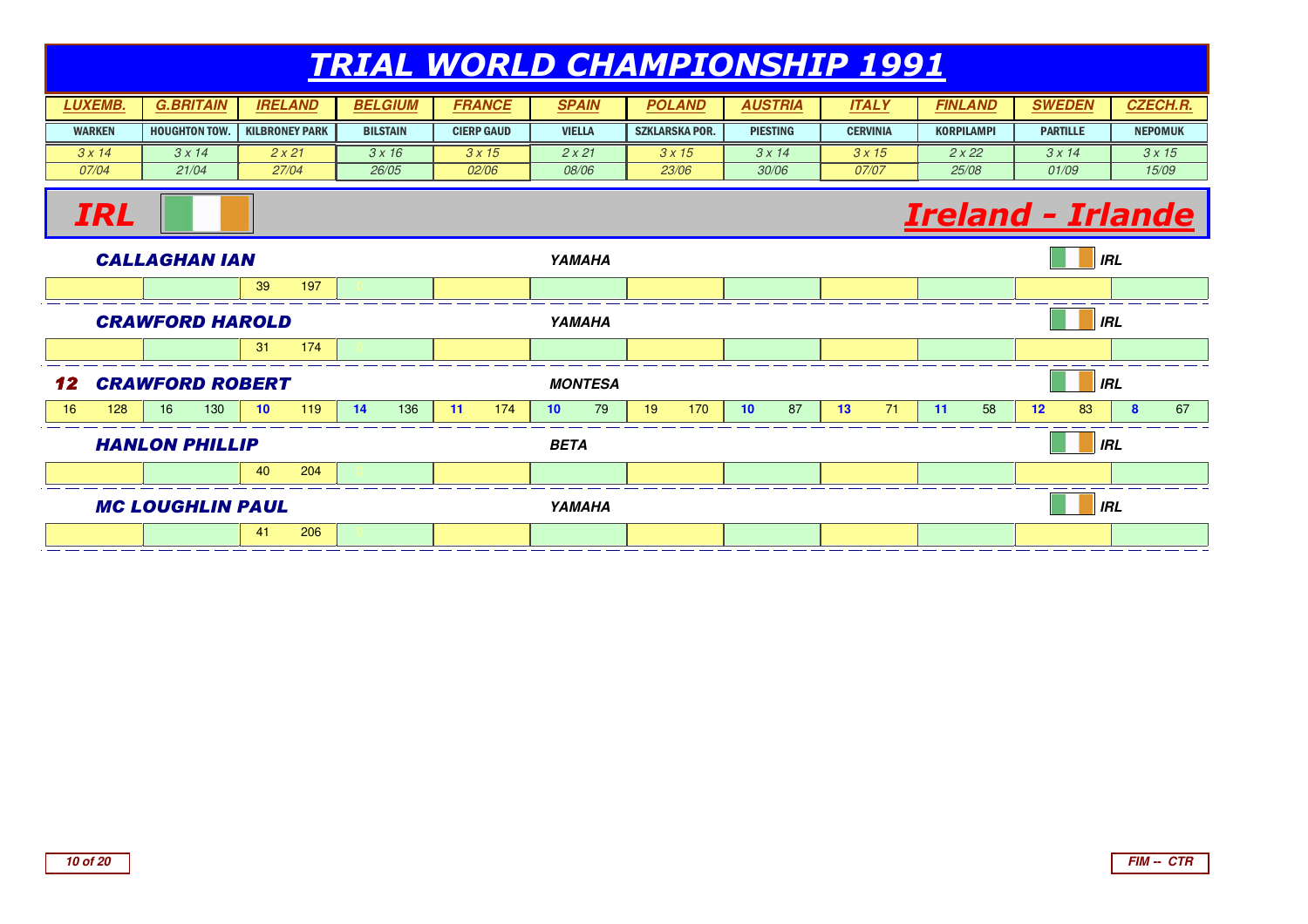| <i><b>LUXEMB.</b></i> | <b>G.BRITAIN</b>     | <b>IRELAND</b>        | <b>BELGIUM</b>  | FRANCE            | <b>SPAIN</b>  | <b>POLAND</b>         | <i><b>AUSTRIA</b></i> | ITALY           | FINLAND           | <i><b>SWEDEN</b></i> | <b>CZECH.R</b> |
|-----------------------|----------------------|-----------------------|-----------------|-------------------|---------------|-----------------------|-----------------------|-----------------|-------------------|----------------------|----------------|
| <b>WARKEN</b>         | <b>HOUGHTON TOW.</b> | <b>KILBRONEY PARK</b> | <b>BILSTAIN</b> | <b>CIERP GAUD</b> | <b>VIELLA</b> | <b>SZKLARSKA POR.</b> | <b>PIESTING</b>       | <b>CERVINIA</b> | <b>KORPILAMPI</b> | <b>PARTILLE</b>      | <b>NEPOMUK</b> |
| 3 x 14                | 3 x 14               | 2x21                  | 3 x 16          | 3x15              | 2x21          | 3x15                  | 3 x 14                | 3 x 15          | 2 x 22            | 3 x 14               | 3 x 15         |
| 07/04                 | 21/04                | 27/04                 | 26/05           | 02/06             | <i>08/06</i>  | 23/06                 | 30/06                 | 07/07           | 25/08             | 01/09                | 15/09          |



**11 of 20**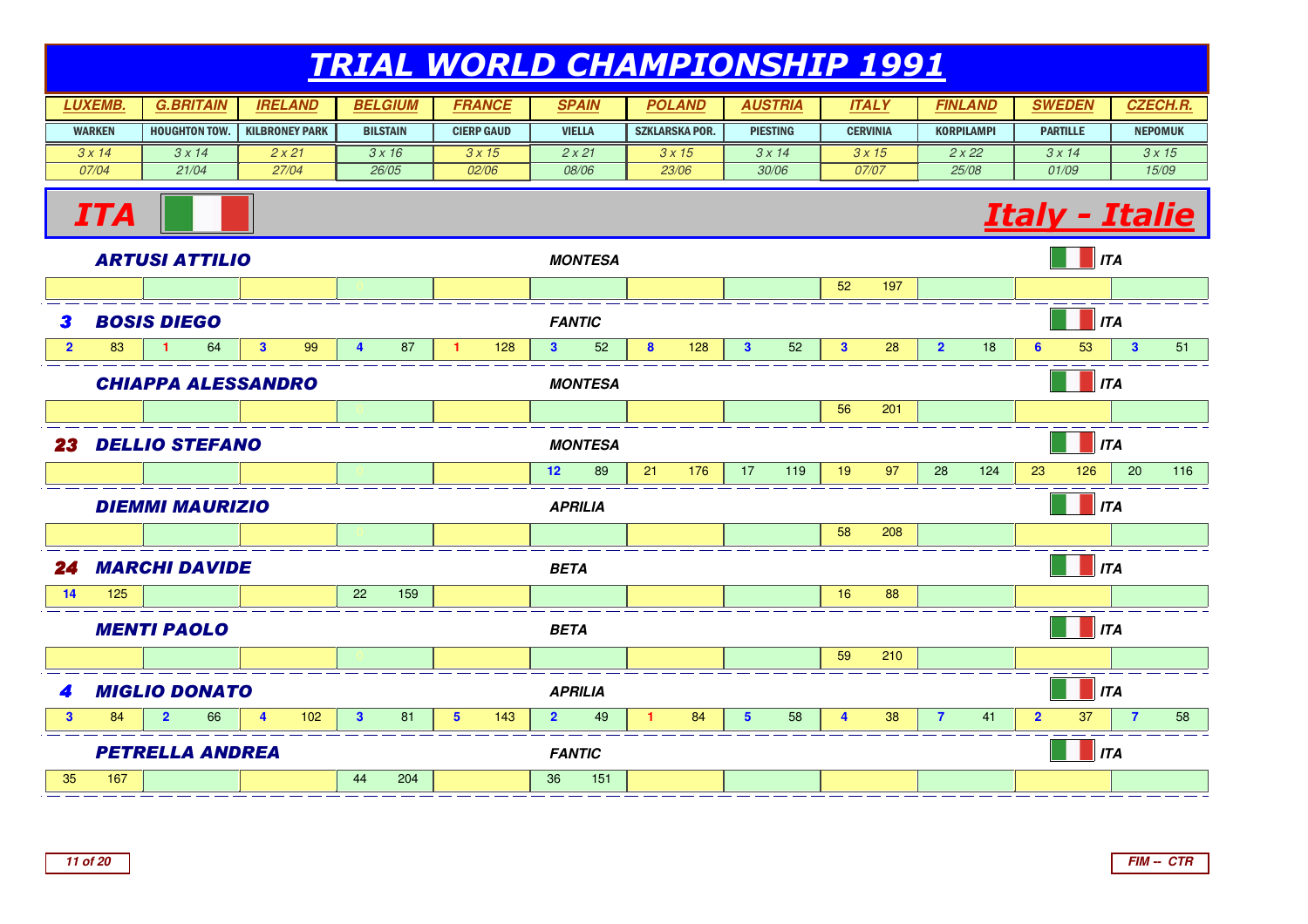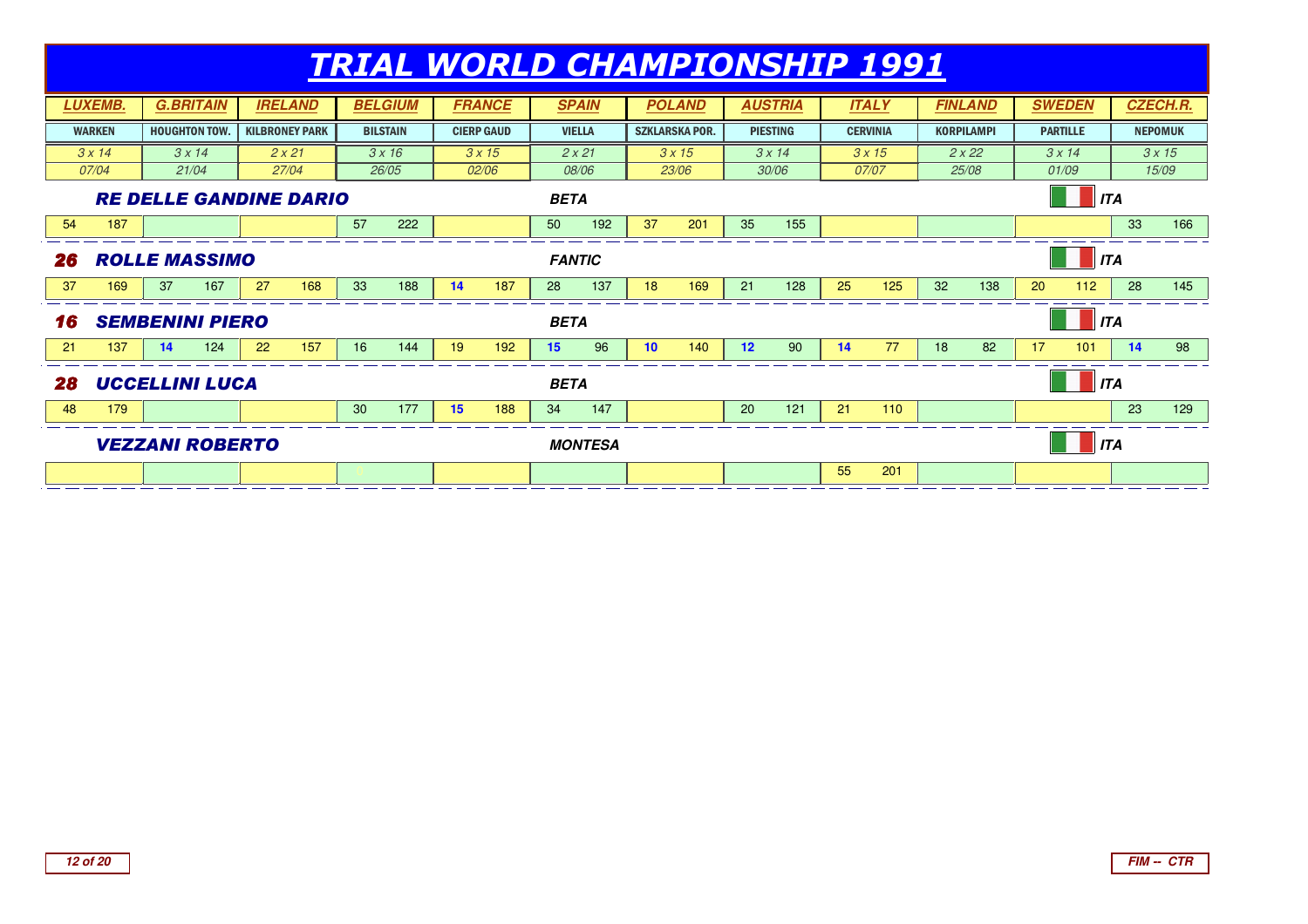| <b>.UXEMB.</b> | <b>G.BRITAIN</b>     | <b>IRELAND</b>        | <b>BELGIUM</b>  | <b>FRANCE</b>     | <b>SPAIN</b>  | <b>POLAND</b>         | AUSTRIA         | <b>ITALY</b>    | FINLAND             | SWEDEN          | <b>CZECH.R.</b> |
|----------------|----------------------|-----------------------|-----------------|-------------------|---------------|-----------------------|-----------------|-----------------|---------------------|-----------------|-----------------|
| <b>WARKEN</b>  | <b>HOUGHTON TOW.</b> | <b>KILBRONEY PARK</b> | <b>BILSTAIN</b> | <b>CIERP GAUD</b> | <b>VIELLA</b> | <b>SZKLARSKA POR.</b> | <b>PIESTING</b> | <b>CERVINIA</b> | <b>KORPILAMPI</b>   | <b>PARTILLE</b> | <b>NEPOMUK</b>  |
| 3 x 14         | $3 \times 14$        | 2x21                  | 3 x 16          | 3x15              | 2x21          | 3 x 15                | 3 x 14          | 3 x 15          | 2x22                | 3x14            | 3x15            |
| 07/04          | 21/04                | 27/04                 | 26/05           | 02/06             | 08/06         | 23/06                 | 30/06           | 07/07           | <i><b>25/08</b></i> | 01/09           | 15/09           |



**JPN**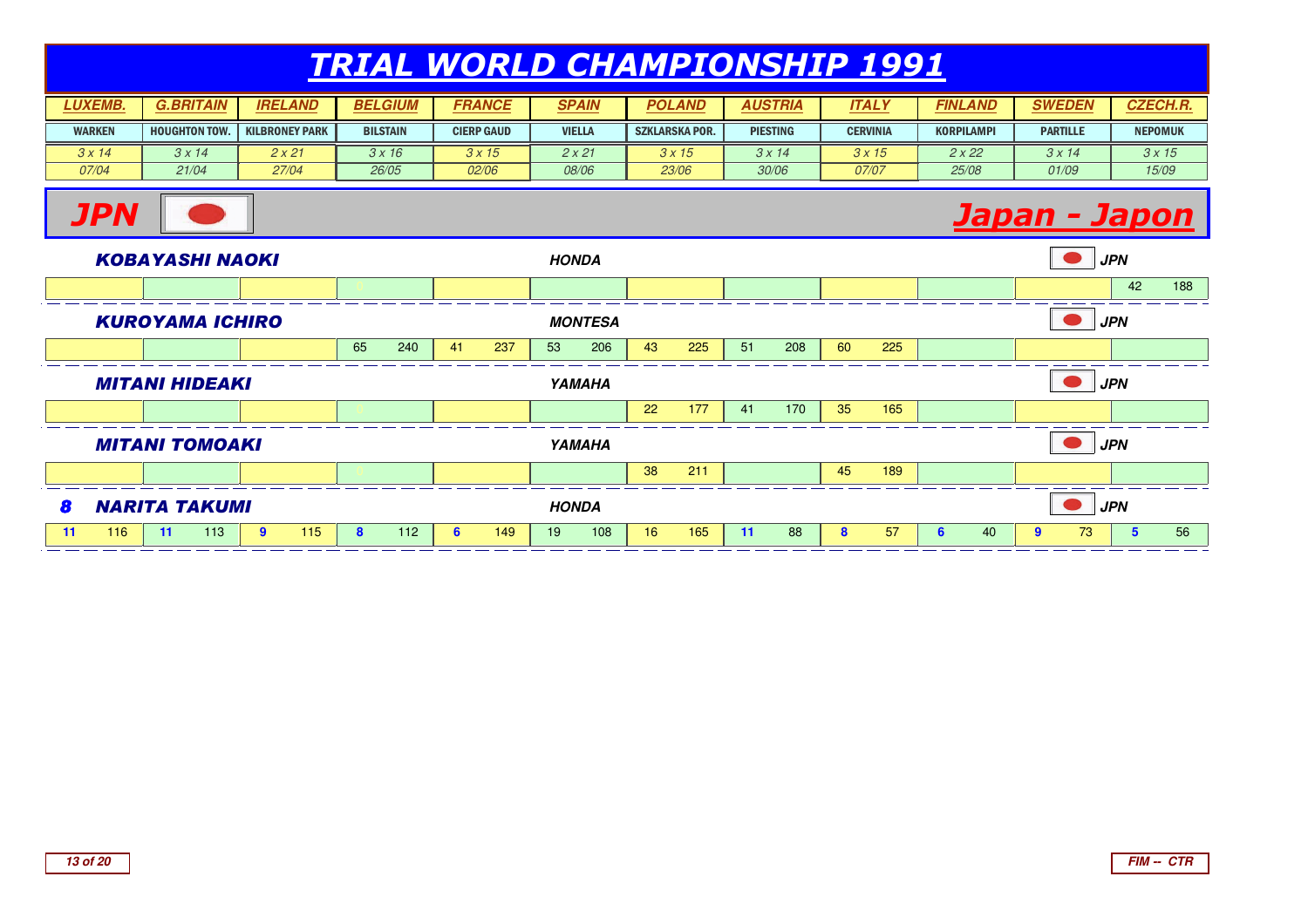| <b>.UXEMB.</b> | <b>G.BRITAIN</b>     | <i><b>IRELAND</b></i> | <b>BELGIUM</b>  | FRANCE     | <b>SPAIN</b>  | POLAND         | <b>AUSTRIA</b>  | ITALY           | <b>FINLAND</b>      | SWEDEN          | <b>CZECH.R.</b> |
|----------------|----------------------|-----------------------|-----------------|------------|---------------|----------------|-----------------|-----------------|---------------------|-----------------|-----------------|
| <b>WARKEN</b>  | <b>HOUGHTON TOW.</b> | <b>KILBRONEY PARK</b> | <b>BILSTAIN</b> | CIERP GAUD | <b>VIELLA</b> | SZKLARSKA POR. | <b>PIESTING</b> | <b>CERVINIA</b> | <b>KORPILAMPI</b>   | <b>PARTILLE</b> | <b>NEPOMUK</b>  |
| 3 x 14         | 3 x 14               | 2x21                  | 3 x 16          | 3 x 15     | 2 x 21        | 3 x 15         | 3 x 14          | 3x15            | 2 x 22              | 3x14            | 3x15            |
| 07/04          | 21/04                | 27/04                 | 26/05           | 02/06      | 08/06         | 23/06          | 30/06           | 07/07           | <i><b>25/08</b></i> | 01/09           | 15/09           |

#### Netherlands - Pays-Bas



**NED**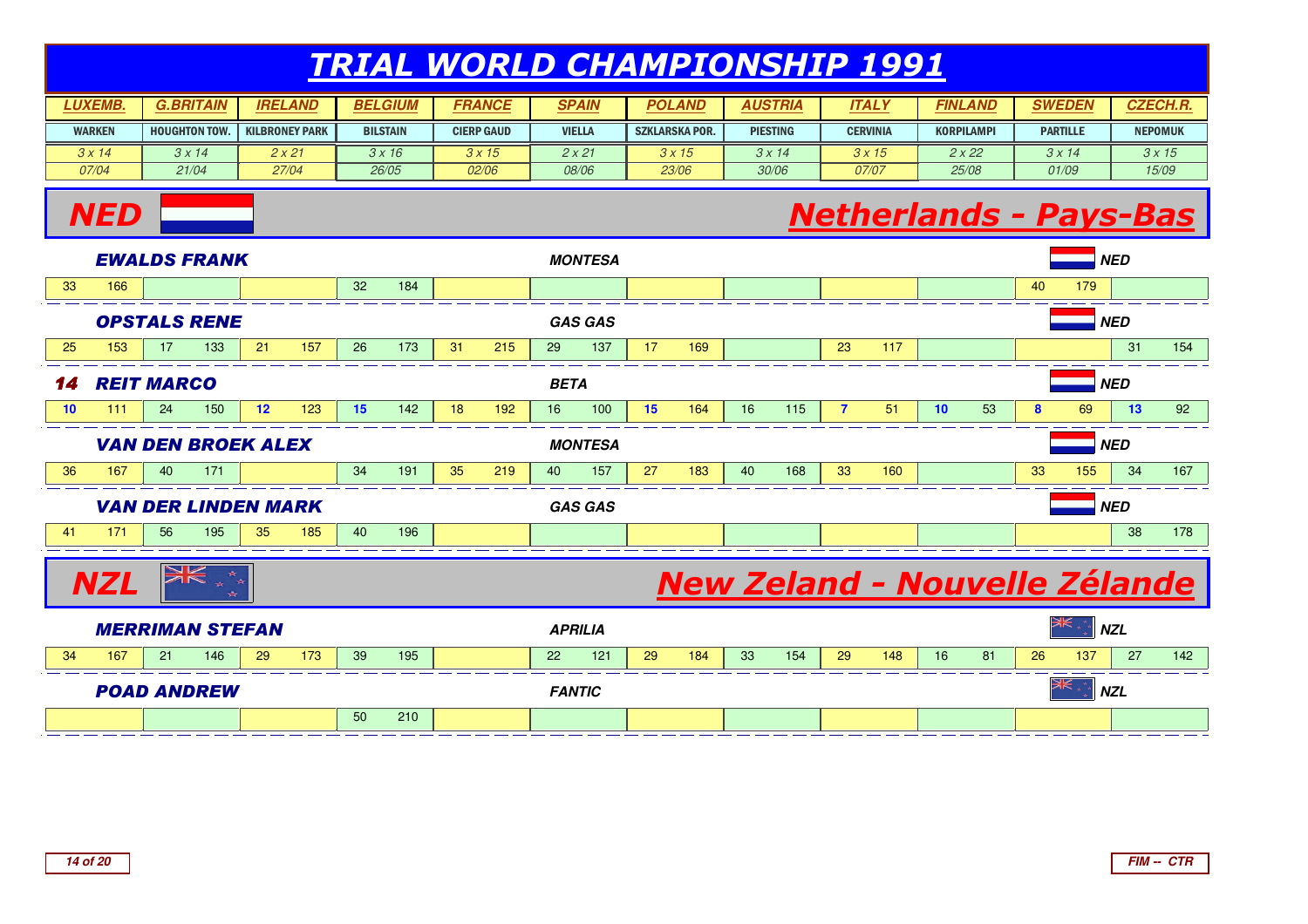| .UXEMB.       | <b>G.BRITAIN</b>     | <b>IRELAND</b>        | <b>BELGIUM</b>  | FRANCE            | <b>SPAIN</b> | <b>POLAND</b>         | AUSTRIA         | ITALY           | <i><b>FINLAND</b></i> | <b>SWEDEN</b>   | <b>CZECH.R.</b> |
|---------------|----------------------|-----------------------|-----------------|-------------------|--------------|-----------------------|-----------------|-----------------|-----------------------|-----------------|-----------------|
| <b>WARKEN</b> | <b>HOUGHTON TOW.</b> | <b>KILBRONEY PARK</b> | <b>BILSTAIN</b> | <b>CIERP GAUD</b> | VIELLA       | <b>SZKLARSKA POR.</b> | <b>PIESTING</b> | <b>CERVINIA</b> | <b>KORPILAMPI</b>     | <b>PARTILLE</b> | <b>NEPOMUK</b>  |
| 3 x 14/       | 3x14                 | 2x21                  | 3x16            | 3x15              | 2 x 21       | 3 x 15                | 3 x 14          | 3 x 15          | 2 x 22                | 3 x 14          | 3 x 15          |
| <i>07/04</i>  | 21/04                | 27/04                 | 26/05           | 02/06             | 08/06        | 23/06                 | 30/06           | 07/07           | 25/08                 | 01/09           | 15/09           |

# Norway - Norvege



NOR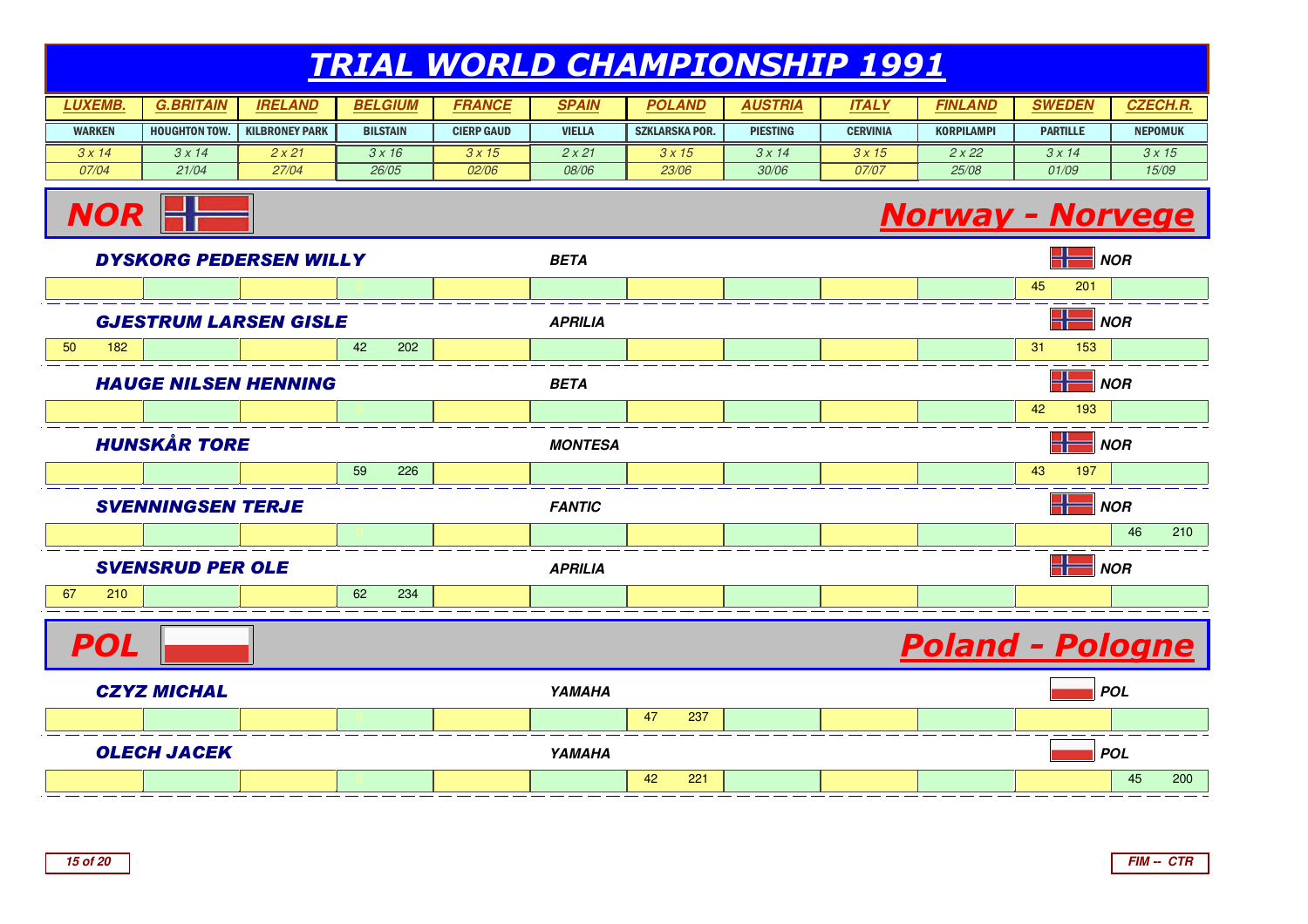| <b>UXEMB.</b> | <b>G.BRITAIN</b>     | <b>IRELAND</b>        | <b>BELGIUM</b>  | <b>FRANCE</b>     | <b>SPAIN</b>  | POLAND                | AUSTRIA         | ITALY           | <b>FINLAND</b>      | <b>SWEDEN</b>   | <b>CZECH.R.</b> |
|---------------|----------------------|-----------------------|-----------------|-------------------|---------------|-----------------------|-----------------|-----------------|---------------------|-----------------|-----------------|
| <b>WARKEN</b> | <b>HOUGHTON TOW.</b> | <b>KILBRONEY PARK</b> | <b>BILSTAIN</b> | <b>CIERP GAUD</b> | <b>VIELLA</b> | <b>SZKLARSKA POR.</b> | <b>PIESTING</b> | <b>CERVINIA</b> | <b>KORPILAMPI</b>   | <b>PARTILLE</b> | <b>NEPOMUK</b>  |
| 3 x 14        | 3 x 14               | 2x21                  | 3x16            | 3 x 15            | 2 x 21        | 3 x 15                | 3 x 14          | 3 x 15          | 2 x 22              | 3x14            | 3x15            |
| 07/04         | 21/04                | 27/04                 | 26/05           | <i>02/06</i>      | 08/06         | 23/06                 | 30/06           | 07/07           | <i><b>25/08</b></i> | 01/09           | 15/09           |

### Russia - Russie



RUS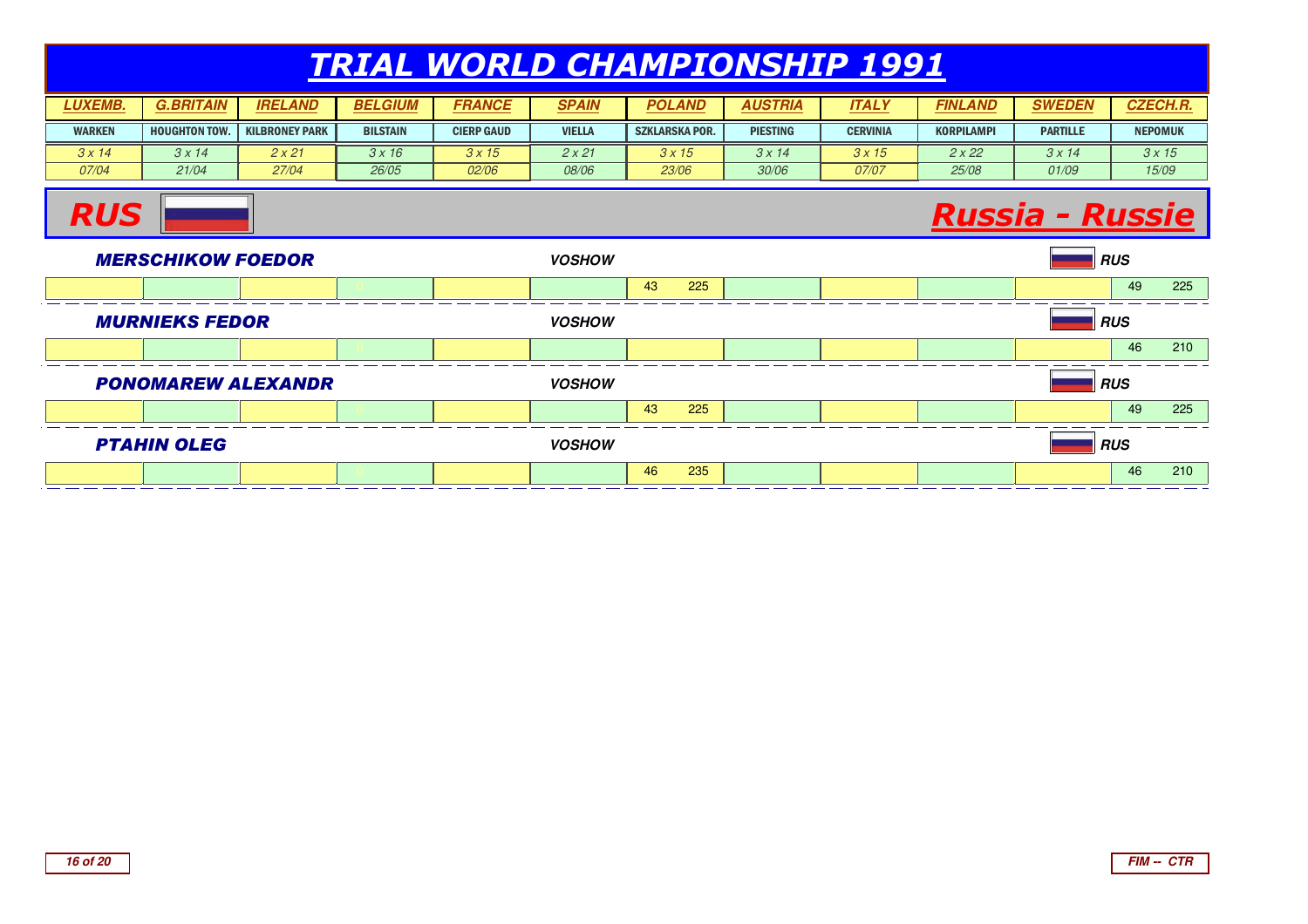#### TRIAL WORLD CHAMPIONSHIP 1991**LUXEMB. G.BRITAIN IRELAND BELGIUM FRANCE** WARKEN3 x 14 07/04HOUGHTON TOW. KILBRONEY PARK BILSTAIN CIERP GAUD **SPAIN POLAND AUSTRIA ITALY FINLAND** VIELLASZKLARSKA POR. PIESTING CERVINIA KORPILAMPI 3 x 14 21/042 x 21 27/04 $3 \times 16$  26/05 $3 \times 15$  02/06 $2 \times 21$  08/063 x 15 23/06 $3 \times 14$  30/06 $3 \times 15$  07/07 $2 x 22$  25/08**SWEDEN**PARTILLE $3 \times 14$  01/09**CZECH.R.**NEPOMUK3 x 15 15/09SPA**Spain - Espagne** ARCARONS JOSEP **GAS / ALFER SPA** 311 163 | 34 166 | 36 188 | 46 206 | | 41 158 | 32 192 | 36 158 | | | | 6 BILBAO AMOS **GAS GAS SPA 7** <sup>100</sup> **<sup>9</sup>** <sup>108</sup> **<sup>8</sup>** <sup>106</sup> **<sup>6</sup>** <sup>109</sup> **<sup>8</sup>** <sup>167</sup> **<sup>7</sup>** <sup>66</sup> **<sup>4</sup>** <sup>117</sup> **<sup>9</sup>** <sup>82</sup> **<sup>5</sup>** <sup>46</sup> **<sup>9</sup>** <sup>43</sup> **<sup>5</sup>** <sup>49</sup> **<sup>6</sup>** <sup>58</sup> BUENO ANGEL **GAS GAS SPA** <sup>0</sup> <sup>0</sup> <sup>0</sup> <sup>0</sup> <sup>49</sup> <sup>188</sup> <sup>0</sup> <sup>0</sup> <sup>0</sup> <sup>0</sup> <sup>0</sup> <sup>0</sup> CODINA ANDREU **GAS GAS SPA** 0 0 26 120 | 24 164 | 20 109 | 20 | 20 | 20 | 20 | 26 120 | 26 | 20 11 COLOMER MARC **MONTESA SPA 15** <sup>127</sup> **<sup>10</sup>** <sup>112</sup> <sup>18</sup> <sup>148</sup> **<sup>12</sup>** <sup>122</sup> <sup>0</sup> <sup>0</sup> **<sup>7</sup>** <sup>127</sup> **<sup>8</sup>** <sup>82</sup> **<sup>12</sup>** <sup>70</sup> **<sup>5</sup>** <sup>38</sup> **<sup>10</sup>** <sup>79</sup> <sup>19</sup> <sup>115</sup> DEL VALLE DANIEL<u>**BETA** BETA SPA</u> <sup>0</sup> <sup>0</sup> <sup>0</sup> <sup>0</sup> <sup>42</sup> <sup>162</sup> <sup>0</sup> <sup>0</sup> <sup>0</sup> <sup>0</sup> <sup>0</sup> <sup>0</sup> DIEZ ANGEL **FANTIC SPA** <sup>0</sup> <sup>0</sup> <sup>0</sup> <sup>0</sup> <sup>52</sup> <sup>201</sup> <sup>0</sup> <sup>0</sup> <sup>0</sup> <sup>0</sup> <sup>0</sup> <sup>0</sup> ESTORCH MELCIOR **FANTIC SPA** 39

| 39 | 170                                  | -52 | 186 <sup>°</sup> |    |     | -38 | 194 | -26 | -211 | -31 | 140. | 26 | 182        | -25 | 139 | -30 | 154 | 30 | 133 | -32 | 153 | <b>30</b> | 152 |
|----|--------------------------------------|-----|------------------|----|-----|-----|-----|-----|------|-----|------|----|------------|-----|-----|-----|-----|----|-----|-----|-----|-----------|-----|
| 17 | <b>GALLACH LLUIS</b><br><i>ALFER</i> |     |                  |    |     |     |     |     |      |     |      |    | <b>SPA</b> |     |     |     |     |    |     |     |     |           |     |
| 13 | 123                                  |     | 117              | 16 | 142 | 18  | 156 | 24  | 206  | 17  | 102  | 12 | 156        | 15  | 111 |     |     | 23 | 106 | 22  | 115 | 24        | 130 |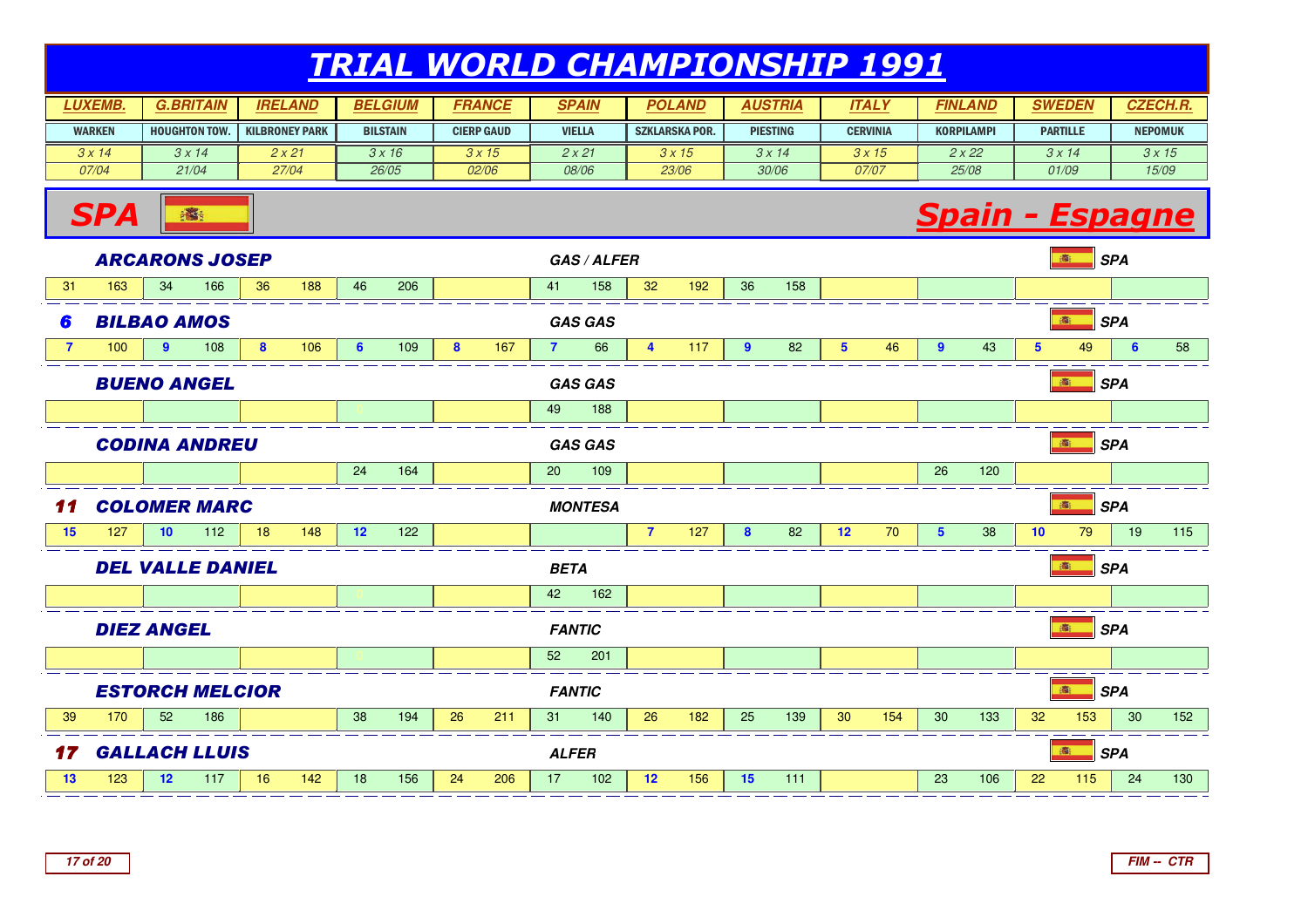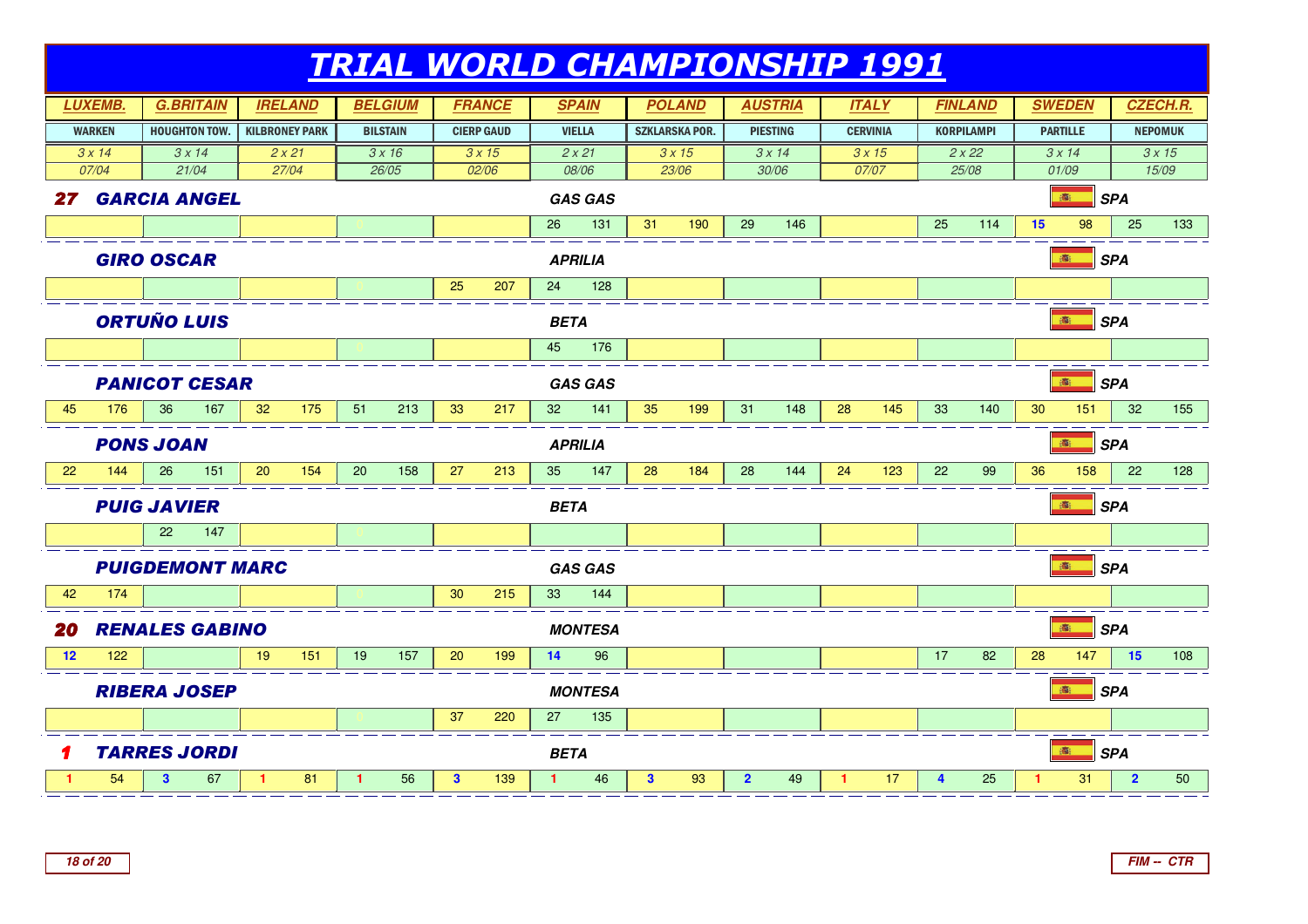